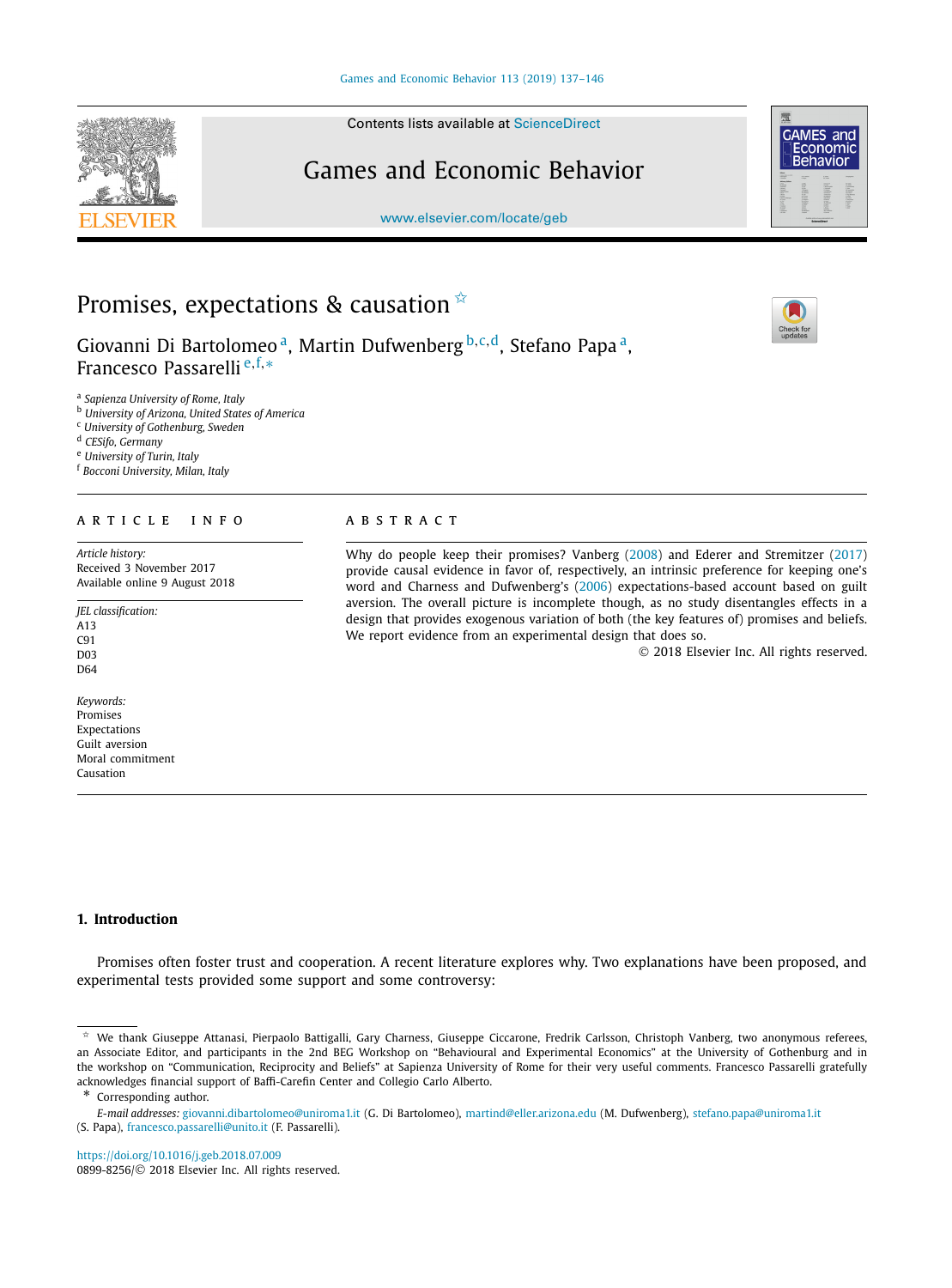- <span id="page-1-0"></span>• Charness and Dufwenberg [\(2006\)](#page-9-0) (C&D) propose an *expectation-based explanation* (EBE). People are guilt averse (GA): person *i* feels bad if he hurts *j* relative to *j*'s expectations.<sup>1</sup> A promise from *i* to *j*, then, changes *j*'s expectation and *i* does not renege because he would feel guilty if he did.<sup>2</sup>
- A *commitment-based explanation* (CBE), popular in social psychology, posits that people have a preference for promise keeping *per se*. Vanberg [\(2008\)](#page-9-0) proposes a novel methodology to test it.<sup>3</sup>

EBE thus combines GA with the idea (not implied by GA) that promises shape beliefs. CBE instead posits that promises have a direct causal effect on promise keeping because people have an intrinsic motivation to keep their word. The empirical implications of these two theories are substantially different. CBE implies that people are likely to honor a promise once they have given their word. EBE predicts that they will keep their promise only if it raised the counterparts' expectations. In principle, however, the two explanations are not mutually exclusive. It is plausible that an individual has some inclination both to keep her word and to live up to the higher expectations that her promise may have created.

In C&D's experiment messages are observed and beliefs elicited. This is central to their tests, but the conclusions rely on home-grown variation of messages and beliefs across subjects. Herein lie two potential problems. First, since subjects are randomly assigned neither to their messages nor to their beliefs, C&D's result may reflect correlation rather than causation. Second, as a result of the first problem, C&D cannot independently evaluate EBE and CBE.

Vanberg (who coined the terms EBE and CBE) focuses on the second problem, arguing that C&D's results are confounded in that CBE rather than EBE may be the driving force. He proposes an ingenious "partner-switching" design (described below) which induces exogenous variation in whether a player who sent a promise is actually paired with whoever received that promise. He is thus able to test CBE as a cause of promise-keeping, and reports support. Vanberg did not address the empirical relevance of EBE though. He does not report tests analogous to C&D, regarding within-treatment correlations of choices and beliefs of players who have to decide whether to keep their promise or not. Even if he did, such data would in part suffer from the same problem as in C&D: variation in expectations would not be exogenously induced.<sup>4</sup>

Ederer and Stremitzer [\(2017\)](#page-9-0) (E&S) propose a novel design, including an "unreliable random device" (see footnote [6\)](#page-2-0), which creates exogenous variation in players' expectations. They are able to test EBE as a cause of promise keeping, and report support. E&S do not address the empirical relevance of CBE though. Their design includes no analog to Vanberg's partner-switching feature.

To sum things up, Vanberg and E&S provide evidence supporting, respectively, CBE and EBE. The overall picture is incomplete, however, since neither study disentangles CBE and EBE in a design that provides exogenous variation of *both* promises and beliefs. Our main goal is to fill this gap. We report experimental evidence from a design with exogenous variation of promises as well as of beliefs, allowing a test of the relative importance of EBE vs. CBE. The main hypothesis to be tested is whether variation in second-order beliefs matters for promise-keeping, and if so how the magnitude of that *let-down* effect compares to the commitment effect.

Section 2 describes design and procedures, Section [3](#page-4-0) proposes a check test for validity of design, Section [4](#page-4-0) presents our main results, and Section [5](#page-6-0) sums up.

#### **2. Experimental design**

We use Vanberg's binary-choice random-dictator game with a partner-switching mechanism. To explain the rules precisely, it is helpful to first consider the game depicted in Fig. [1:](#page-2-0) a binary-choice random-dictator game *without* partnerswitching.

It is randomly determined whether player 1 or 2 will be the "dictator" who chooses between *Don't Roll* and *Roll*. The other player will be the "recipient." Payoffs are as indicated.<sup>5</sup>

Vanberg's design makes two critical changes relative to Fig. [1.](#page-2-0) First, before subjects are told their roles, they are given the opportunity to communicate and (if they so choose) exchange promises. Then, they are randomly assigned their roles, dictator or recipient. This is when the second change appears. To generate exogenous variation in promises, *some of the*

<sup>1</sup> Battigalli and Dufwenberg [\(2007\)](#page-9-0) present a general model of GA. Many papers report experimental evidence supporting GA in the absence of promises (e.g., Dufwenberg and Gneezy, [2000;](#page-9-0) Guerra and Zizzo, [2004;](#page-9-0) Bacharach et al., [2007;](#page-9-0) Reuben et al., [2009;](#page-9-0) Chang et al., [2011;](#page-9-0) Bellemare et al., [2011;](#page-9-0) Bracht and Regner, [2013;](#page-9-0) Regner and Harth, [2014;](#page-9-0) Khalmetski et al., [2015\)](#page-9-0). Ellingsen et al. [\(2010\)](#page-9-0) do not find support, but Khalmetski et al. [\(2015\)](#page-9-0) offer a possible reconciliation.

 $<sup>2</sup>$  At a conceptual level, it is useful to clarify the difference between EBE and GA, as the former requires the latter but not vice versa. GA captures a</sup> general aversion to disappoint the expectations of others, whereas EBE captures the individual's aversion to disappoint expectations that may be somehow induced by a promise.

See Braver [\(1995\)](#page-9-0), Ostrom et al. [\(1992\)](#page-9-0), Ellingsen and Johannesson [\(2004\)](#page-9-0), and Vanberg [\(2008\)](#page-9-0) for exploring related notions. C&D too discuss the idea (Section 5.2) but argue against it. Krupka et al. [\(2017,](#page-9-0) p. 1708) argue, and study experimentally, that promise-keeping behavior may also be determined by the desire to comply with social norms. They are interpreted as social constructions that define how individuals ought to behave in specific situations: individuals then experience disutility when they take actions that are collectively judged inappropriate. See also Bicchieri [\(2006\)](#page-9-0).

<sup>4</sup> Vanberg [\(2008\)](#page-9-0) obtains exogenous variation in beliefs, but only for players whose partner has been *switched* (i.e., players who face a partner that eventually received a promise from someone else). These beliefs cannot be used to test EBE because, to do it, one needs to induce exogenous variation in the beliefs of *non-switched* players *who made* a promise (i.e., players who face a partner that received the promise from them).

<sup>5</sup> Payoffs and names of choices in subgames match those found in C&D's related trust game.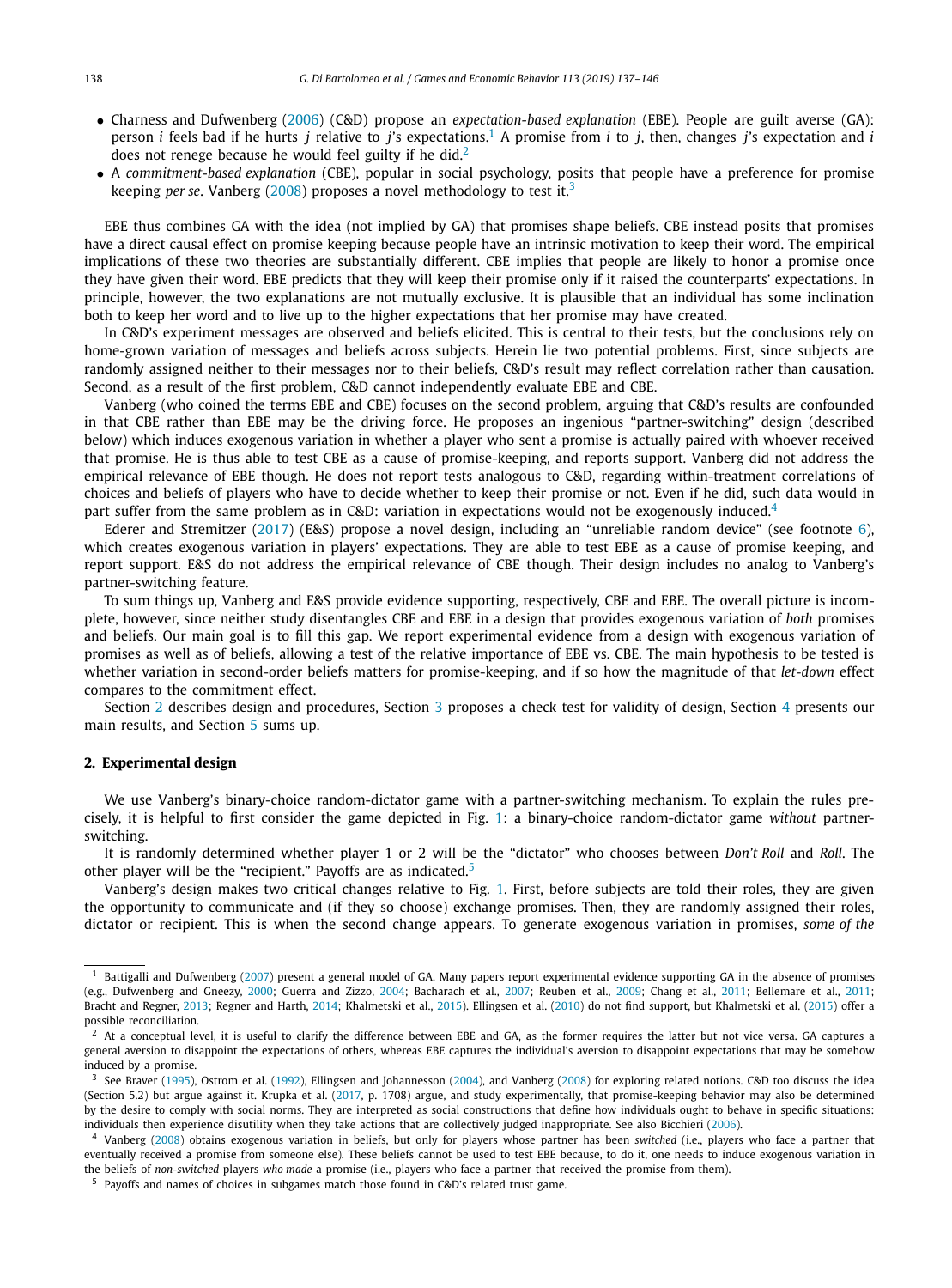<span id="page-2-0"></span>

**Fig. 1.** A binary-choice random-dictator game.

*recipients are randomly re-matched with a new dictator*, according to a given switching probability (see below). Each dictator whose co-player was switched then can read the messages that occurred between the new recipient and the dictator with whom that new recipient was initially matched. Finally, each dictator (whether involved or not in a switch) chooses between *Roll* and *Don't Roll*, like in Fig. 1.

The design achieves exogenous variation in whether a player who sent a promise is paired with someone who received that promise. It involves asymmetric information between dictators and recipients; all subjects know that they will be re-matched with a certain probability, but after re-matching only dictators are told whether their recipient was switched. Therefore, recipients' first-order beliefs (and in turn dictators' second-order beliefs) can depend on whether or not they received a promise, but not on whether there was a switch.

In Vanberg's study, the switching probability is always 50%. To achieve exogenous variation not only regarding promises but also regarding expectations, we crucially introduce a random change in the switching probability across treatments<sup>6</sup>: either *high* (75%) or *low* (25%). Recipients' first-order beliefs, and dictators' second-order beliefs, at the time the dictator makes her choice, may now plausibly and directionally depend on the value of the switching probability. Namely, in light of the relevance of CBE (as documented by Vanberg), it is plausible that people expect dictators to be more inclined to keep their own promise than a promise made by someone else. Hence, recipients who received a promise should expect it to be kept with higher probability if the switching probability is low (i.e., 25%) rather than high (i.e. 75%). And, if dictators understand that, their second-order beliefs should vary by switching probability in the same direction as recipients' first-order beliefs.

This explains how our treatment variable, the switching probability, achieves exogenous variations in first- and secondorder beliefs. We use that feature to test the effect of second-order beliefs on promise-keeping. A higher *Roll* rate in the presence of higher second-order expectations would support that the dictators' behavior is causally affected by their expectations, as predicted by EBE. Moreover, following Vanberg, we use exogenous variation in promises to test CBE. A higher *Roll* rate in the cohort of non-switched dictators would support that people have a stronger taste to keep their own rather than others' promises. Then, as predicted by CBE, making a promise *per se* would determine promise-keeping behavior.

Our tests for EBE and CBE are thus based on exogenous variations in expectations and promises. They can be summarized as follows:

**H1: EBE.** We consider the non-switched dictators who made a promise. We compare the average behavior in the group with high second-order expectations to the average behavior in the group with low second-order expectations (as induced by low vs. high switching probability). A higher average *Roll* rate in the first group would support EBE.

**H2: CBE.** Holding constant the switching probability (and thus holding dictators' second-order beliefs constant), we compare the average behavior of non-switched dictators with the average behavior of switched dictators that are re-matched with a co-player who received a promise from someone else. A higher average *Roll* rate in the cohort of non-switched dictators would support CBE.

While EBE refers to the behavior of *non-switched* dictators, our experimental data also enable us to test the GA of *switched* dictators. GA tests can be obtained from two different kinds of exogenous variation in expectations. The first one is due to the change in the switching probability (as in the test of EBE). The second one is due to prior communication. Recall that switched dictators can read prior communication of their re-matched co-player. Thus, the second-order beliefs of dictators that are re-matched with recipients who received a promise in their previous communication are higher than the second-order beliefs of dictators that are re-matched with recipients who received no promise. Hence, we perform two tests of GA.

**H3(a): GA.** We consider switched dictators that are re-matched with a subject who received a promise from someone else. These dictators can be split in two groups, according to the value of the switching probability. Second-order beliefs are higher in the group with low switching probability. A higher average *Roll* rate in that group would support GA.

 $6$  The idea to use the partner-switch probability as a treatment variable is inspired by E&S. Their design is otherwise different from ours. Instead of using Vanberg's game, they introduce a modified version of the C&D's trust game. Instead of a switching probability, they have a move by Nature determining whether the trustee will have a choice. The associated probability can be high or low, and only the trustee observes Nature's choice; this too yields exogenous belief-variation.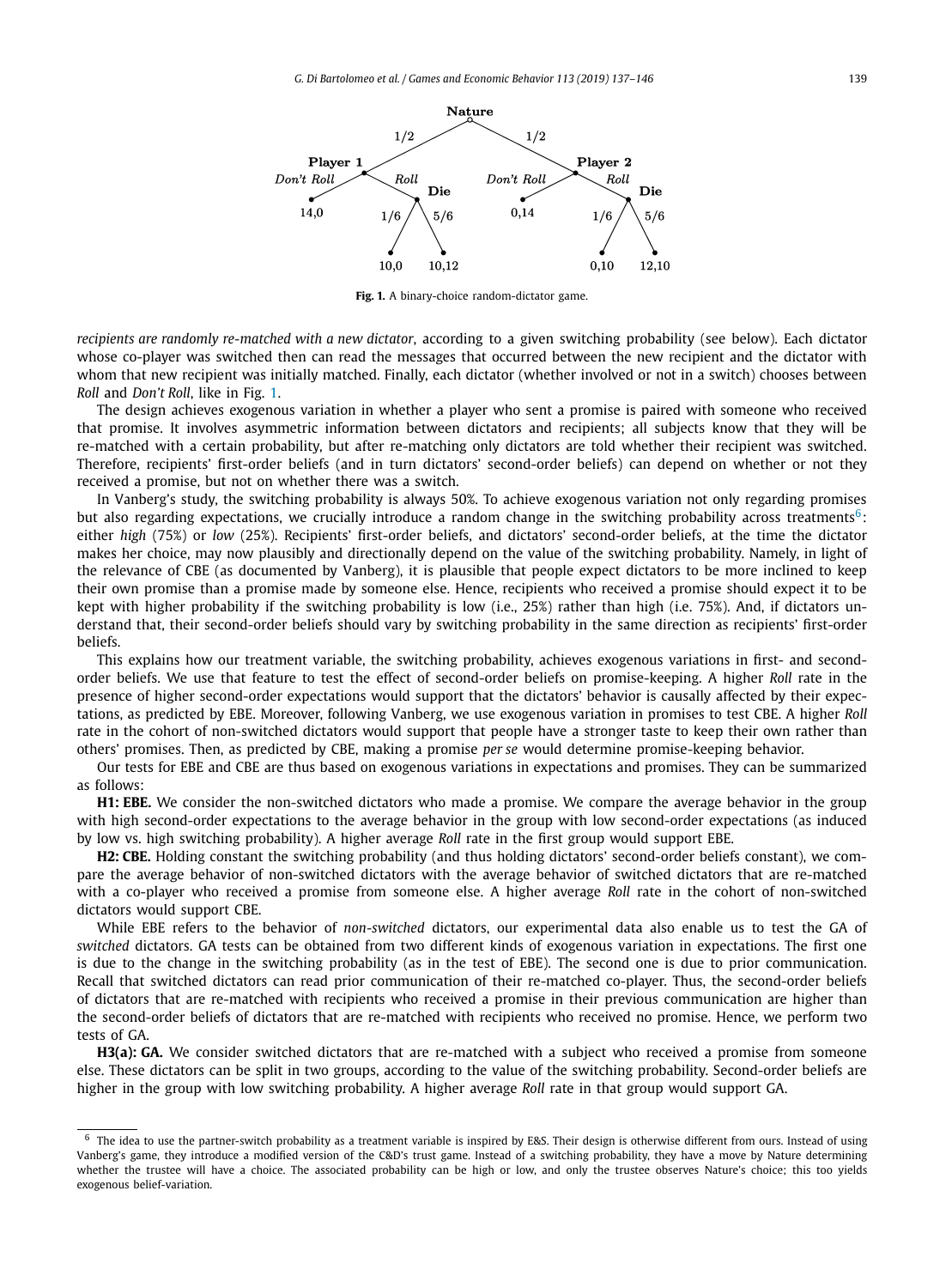**H3(b): GA.** Holding constant the switching probability, we compare the group of switched dictators facing recipients who received a promise to the group of switched dictators facing recipients who received no promise. Second-order beliefs are higher in the first group. A higher average *Roll* rate in the first group would support GA.

The experiment was conducted at the *CIMEO Experimental Economics Lab* of Sapienza University of Rome (December  $2015$ ).<sup>7</sup> The design involved 192 undergraduate student subjects (6 sessions, 32 subjects each), recruited using an online system. Upon arrival, subjects were randomly assigned to 32 isolated computer terminals.<sup>8</sup> Three assistants handed out instructions (cf. Supplementary Material online) and checked that participants correctly followed the procedures. Before playing any game, subjects filled out a short questionnaire testing their comprehension.

Each session consisted of eight rounds, with perfect stranger matching. Payoffs, as shown in Fig. [1,](#page-2-0) were computed in tokens (where 1 token  $= 0.5$  euro). At the end of each session, one round was randomly chosen for payment. First- and second-order beliefs were elicited by asking subjects to guess their counterparts' actions and guesses, respectively. Incentives were provided for all rounds except the one chosen for payment, implying that subjects had no incentive to hedge against bad outcomes and thus to misreport their beliefs.<sup>9</sup> All subjects received a fixed show-up fee of 2.50 tokens.

Each round implemented the following sequence of five stages:

- 1. **Communication.** Subjects were randomly matched to form 16 chatting pairs, with random determination of who would start the chat. As in Vanberg's design, each chat consisted of four one-way messages in sequence. Each message could be of at most 90 characters, and was cataloged as involving a promise or not (see below).
- 2. **Role assignment and revelation of the switching probability.** After communication, roles were randomly assigned in each pair and were subjects informed of that. Depending on treatment, the switching probability was announced as either 25% or 75%.
- 3. **Belief elicitation.** This stage has two parts:
	- a. First-order beliefs: each recipient was asked to guess about his/her payoff.
	- b. Second-order beliefs: dictators were asked to guess the guess of the person with whom they had formed a chatting pair.
- 4. **Switching.** Some recipients were switched: 25% or 75%, depending on treatment. Only dictators were informed whether a switch occurred. Dictators with switched recipients were then allowed to read the prior conversation of their new recipients.
- 5. **Dictators' action.** All dictators made their choice: *Roll* or *Don't Roll*. All subjects were informed of their payoff for the round. Recipients were not informed whether they had been switched or not, nor could they infer the dictator's choice when their payoffs were zero.<sup>10</sup>

Following C&D [\(2006\)](#page-9-0), we elicit beliefs before dictators make their choice. Since we wish to test the effect of expectations on the behavior of *non-switched* dictators who sent a promise, we elicit their beliefs before they know whether their co-player has been switched or not. Exogenous variation in their expectations can only be due to a change in the switching probability. In this respect we differ from Vanberg [\(2008\)](#page-9-0), who elicits beliefs after dictators are switched and after they make their choice.

As mentioned earlier (footnote [4\)](#page-1-0), in testing CBE, Vanberg does not induce exogenous variation in the beliefs of nonswitched dictators. Therefore, he cannot test the effects of SOBs on own promise keeping. However, he obtains one case that is useful for a test of GA. Comparing switched dictators matched with recipients who previously received a promise to those matched with recipients who did not receive it, he obtains an exogenous variation in some switched dictators' beliefs. Looking at all dictators, we can also perform a test for GA (H3(a)). However, since we elicit beliefs before any switch occurs, we do not observe the beliefs of switched dictators, but we can assume that the exogenous variation in expectations due to a change in the switching probability also holds for them.<sup>11</sup> This is reasonable since dictators know that recipients do not observe whether there is any switch, hence their first-order beliefs should depend on the switching probability and not on whether a switch occurred.

Our sample consists of 768 dictator decisions, equally split between switch and no-switch subsets. Messages were classified according to Vanberg's protocol; each pair of messages sent by a subject in a round was treated as a unit. Hence, we had 1,536 messages. We asked a research assistant to code these according to whether they conveyed a promise or a statement of intent stating that the subject would *Roll*, thus obtaining 575 promises out of 768 messages.<sup>12</sup>

<sup>7</sup> This is the acronym for *Center for Interpretation and Modeling of Experimental Observations*.

<sup>&</sup>lt;sup>8</sup> The experiment was programmed and conducted with the software z-Tree (Fischbacher, [2007\)](#page-9-0).

<sup>&</sup>lt;sup>9</sup> Our elicitation procedure is described in detail in Appendix [A.](#page-7-0)

<sup>10</sup> Recipients could obtain a zero payoff in two cases: (i) their dictator had chosen *Don't Roll*; (ii) their dictator had chosen *Roll* and the outcome of the die-roll was "1".

<sup>&</sup>lt;sup>11</sup> Recall that we elicit beliefs of all dictators before switch takes place. We do not elicit beliefs of *switched* dictators regarding the beliefs of their *re-matched* recipients.

<sup>&</sup>lt;sup>12</sup> We use the same coding strategy as Vanberg, treating each couple of messages sent by any subject in any round as one single message, and that message was evaluated by a research assistant. It is worth noting that the frequency of promises does not statistically differ across high/low switching probability treatments (i.e., 76% vs. 73%; *Z* = 1*.*16, *p* = 0*.*247).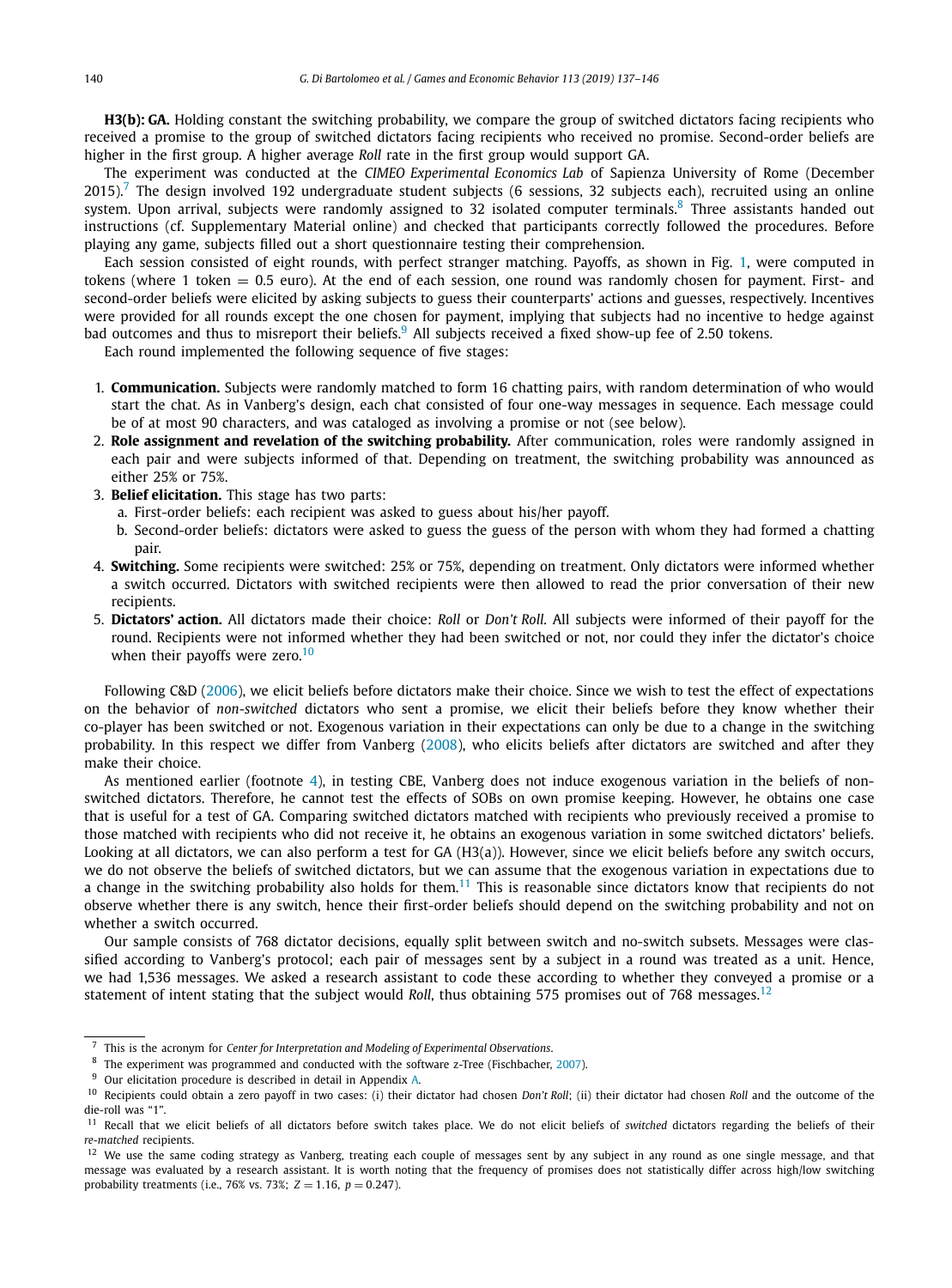<span id="page-4-0"></span>

| Table 1                                          |  |  |  |
|--------------------------------------------------|--|--|--|
| First-order and second-order beliefs (768 obs.). |  |  |  |

| Switching   | Promise (575 obs.)    |                       | No promise (193 obs.) |                       |
|-------------|-----------------------|-----------------------|-----------------------|-----------------------|
| probability | 1st-order beliefs     | 2nd-order beliefs*    | 1st-order beliefs     | 2nd-order beliefs*    |
|             | a)                    | b.                    | (C)                   | (d)                   |
| Low $(25%)$ | 0.74                  | 0.80                  | 0.42                  | 0.38                  |
|             | (s.d. 0.30, obs. 282) | (s.d. 0.27, obs. 282) | (s.d. 0.38, obs. 102) | (s.d. 0.38, obs. 102) |
| High (75%)  | 0.55                  | 0.66                  | 0.41                  | 0.40                  |
|             | (s.d. 0.34, obs. 293) | (s.d. 0.33, obs. 293) | (s.d. 0.32, obs. 91)  | (s.d. 0.35, obs. 91)  |

Second-order beliefs are elicited for all dictators, before they know whether they have been rematched or not.

| Table 2                |  |  |
|------------------------|--|--|
| Testing EBE (286 obs.) |  |  |

| 1000                  |                                 |                                  |                               |  |  |  |
|-----------------------|---------------------------------|----------------------------------|-------------------------------|--|--|--|
| Switching probability | Roll rates                      | <b>Beliefs</b>                   |                               |  |  |  |
|                       |                                 | 1st-order beliefs                | 2nd-order beliefs             |  |  |  |
|                       | a)                              | (b)                              | (C)                           |  |  |  |
| $(1)$ Low $(25%)$     | 51%<br>(s.d. 0.50, obs. 214)    | 0 74<br>(s.d. 0.30, obs. 214)    | 0.80<br>(s.d. 0.27, obs. 214) |  |  |  |
| $(2)$ High $(75%)$    | 58%<br>$(s.d. 0.50.$ obs. $72)$ | 0.51<br>$(s.d. 0.35.$ obs. $72)$ | 0.65<br>(s.d. 0.35, obs. 72)  |  |  |  |

#### **3. Expectations and switching probabilities**

Before we explore the causal effect of promises and second-order beliefs, we must establish that our design provides an adequate test bed in the sense of inducing exogenous variation in first- and second-order beliefs. Table 1 presents those beliefs, in the form of fractions of dictators who chose to roll.<sup>13</sup> It also reports standard deviations (s.d.) and observations (obs.). All reported statistics adopt the Wilcoxon signed rank test, which compares averages at the session level. Our data are independent at session level, but not at the individual level. The Wilcoxon signed rank tests accounts for such structure in the data. We check the robustness of our results by using also individual data. Both Wilcoxon rank sum test and Fligner–Policello test confirm the Wilcoxon signed rank test, so we omit to report them.

Our treatment variable of different switching probabilities is intended to create exogenous variation in second-order beliefs, when promises are made. Table 1 shows that this had the intended effect. Consider recipients who received and dictators who made a promise (columns (a) and (b), respectively). Their average first- and second-order beliefs are significantly higher when the chance of being re-matched is low rather than high:  $0.74$  is significantly higher than  $0.55$  ( $Z = 2.20$ ,  $p = 0.027$  and 0.80 is significantly higher than 0.66 ( $Z = 2.20$ ,  $p = 0.027$ ). Thus, a positive correlation between switching probability and beliefs exists when a promise was made.

This is not the case when no promise was made. Columns (c) and (d) show that first- and second-order beliefs are not affected by the switching probability.<sup>14</sup> Only if a promise were made did people take the value of the switching probability into account while forming expectations.

Table 1 also unveils a positive correlation between promises and expectations. On average, recipients who received a *Roll*-promise, and dictators who promised to choose *Roll*, have higher first- and second-order beliefs compared to those who did not receive/make such a promise. This positive correlation between promises and expectations confirms the findings of C&D and Vanberg. It exists both when the switching probability is high and when it is low.<sup>15</sup>

### **4. Main results**

We now investigate the effects of expectations on dictators' promise-keeping behavior. According to H1, the causal factor leading to promise-keeping is a change in the expectations associated with a promise made. Then, we focus on 286 dictators who made a promise and were not switched (own promises). Columns of Table 2 report their average *Roll* rates (a), their second-order beliefs (c), and the first-order beliefs of recipients matched with them (b). The table also reports standard deviations and observations. Treatments with low switching probability (i.e. higher beliefs) are in row (1) while treatments with high switching probability (i.e. lower beliefs) are in row (2).

<sup>&</sup>lt;sup>13</sup> [A](#page-7-0)ppendix A describes how beliefs in Table 1 (and in Tables  $B1$  and  $B2$  of Appendix [B\)](#page-7-0) were elicited and computed.

<sup>&</sup>lt;sup>14</sup> In column (c), 0.42 is not significantly different from 0.41 ( $Z = 0.73$ ,  $p = 0.436$ ) and in column (d) 0.38 is not significantly different from 0.40 ( $Z = 0.93$ ,  $p = 0.345$ ).

<sup>&</sup>lt;sup>15</sup> Regarding first-order beliefs, 0.74 is significantly higher than 0.42 ( $Z = 2.20$ ,  $p = 0.027$ ) and 0.55 is significantly higher than 0.41 ( $Z = 2.20$ ,  $p = 0.027$ ). Regarding the second-order beliefs, 0.80 is significantly higher than 0.38 ( $Z = 2.20$ ,  $p = 0.027$ ) and 0.66 is significantly higher than 0.40 ( $Z = 2.20$ ,  $p = 0.027$ ).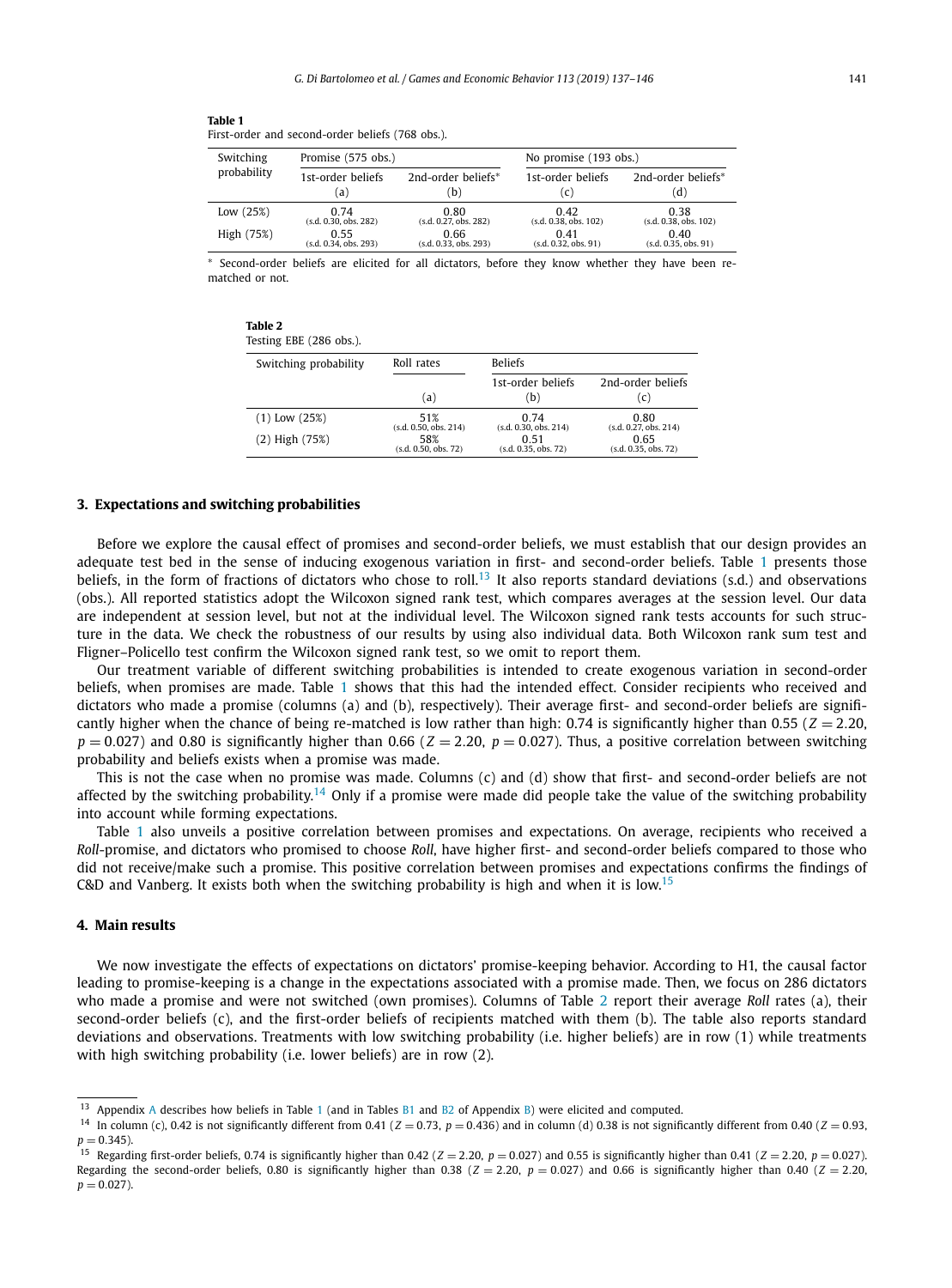| Testing CBE & GA (575 obs.).  |                          |                          |                           |  |  |  |
|-------------------------------|--------------------------|--------------------------|---------------------------|--|--|--|
| Switching probability         | Recipients received      |                          |                           |  |  |  |
|                               | A promise (No Switch)    | A promise (Switch)       |                           |  |  |  |
|                               | Dictators sent a promise | Dictators sent a promise | Dictators sent no promise |  |  |  |
|                               | (a)                      | (b)                      | (c)                       |  |  |  |
| $(1)$ Low $(25%)$ [high SOBs] | 51%                      | 47%                      | 29%                       |  |  |  |
|                               | (s.d. 0.50, obs. 214)    | (s.d. 0.50, obs. 47)     | (s.d. 0.46, obs. 21)      |  |  |  |
| $(2)$ High $(75%)$ [low SOBs] | 58%                      | 28%                      | 27%                       |  |  |  |
|                               | (s.d. 0.50, obs. 72)     | (s.d. 0.45, obs. 173)    | (s.d. 0.45, obs. 48)      |  |  |  |

<span id="page-5-0"></span>

| Table 3                      |  |  |
|------------------------------|--|--|
| Testing CBE & GA (575 obs.). |  |  |

The table reports average *Roll* rates of the dictators who face a recipient who received a promise from them (No Switch) or from others (Switch). Columns (b) and (c) split switched dictators based on what they did during the communication phase before being re-matched with a new recipient.

Test for EBE appears in column (a). Columns (b) and (c) report exogenous variation in beliefs in the subsample of non-switched pairs.<sup>16</sup> As in Table [1,](#page-4-0) both recipients' first-order beliefs and dictators' second-order beliefs are significantly higher when the chance of being re-matched is low rather than high.<sup>17</sup>

The *Roll* rates in column (a) are not higher when second-order beliefs are higher: the 51% *Roll* rate of those with high second-order beliefs is obviously not higher than the 58% *Roll* rate of dictators with low second-order beliefs ( $Z = 0.93$ ,  $p = 0.345$ ). Our data do not provide support in favor of EBE.

We now test CBE. According to H2, the casual factor leading to promise keeping is the act of making a promise. Thus, *Roll* rates should be higher when it comes to keeping own promises than promises made by others. The test for such effect is conducted along the *rows* of Table 3 where, holding switching probability constant, we can compare non-switched dictators who sent a promise with switched dictators facing a recipient who received a promise from someone else. Table 3 reports the average *Roll* rates pooling dictators in three groups: (*i*) non-switched dictators who sent a promise (column (a)); (*ii*) switched dictators who made a promise to their prior co-player and were re-matched with a new co-player who received a promise from someone else (column (b)); (*iii*) switched dictators who did not make a promise during their prior communication and were re-matched with a co-player who received a promise from someone else (column (c)).

Consistently with Tables [1](#page-4-0) and [2,](#page-4-0) we can assume that dictator's second-order beliefs are the same in columns (a), (b), and (c) as the information sets of recipients are the same; i.e., their first-order beliefs are independent of the switch condition, while they only depend on the switching probability.

First, let us compare (a) and (b) in Table 3. Here any difference in the *Roll* rates can only be explained by the switch condition, because both switched and non-switched dictators made a promise in the first place. When the switching probability is high (second-order beliefs are low – row (2)), the fraction of non-switched dictators who chose to keep their promise is 58%, significantly larger than the 28% who chose to keep the promise of someone else in the switched group ( $Z = 2.20$ ,  $p = 0.027$ ). This test supports Vanberg's claim [\(2008,](#page-9-0) p. 1468) that "the effects of promises cannot be accounted for by changes in payoff expectations. This suggests that people have a preference for promise keeping *per se*." The difference in fact occurs despite dictators' average second-order beliefs not being significantly different between the two groups. By contrast, we find no evidence in favor of CBE when expectations are high (the switching probability is low – row (1)). Here the *Roll* rate of non-switched dictators is 51%, not significantly greater than the 47% of switched dictators ( $Z = 0.52$ ,  $p = 0.600$ ).

A comparison along the rows of columns (a) and (c) would not represent a clean test of CBE. Here the possible difference in behavior might be driven by the initial action of the dictator rather than the change in the switch condition.<sup>18</sup>

We can now test H3(a) along columns (b) and (c) of Table 3. Here we have switched dictators who sent (column (b)) or did not send (column (c)) a promise. Their re-matched recipients received a promise. The factor leading a change in second-order beliefs is a change in switching probability. Dictators' second-order beliefs are either high or low in rows (1) and (2), respectively. We can study how their behavior is affected by their beliefs. Consider column (b). Switched dictators sent a promise in the first place. Their average *Roll* rate is 47% when their second-order beliefs are high. It is significantly higher than the 28% *Roll* rate when their second-order beliefs are low ( $Z = 1.99$ ,  $p = 0.046$ ). This provides evidence is in favor H3(a). Now consider column (c). When switched dictators did not send a promise in the first place, we find no evidence in favor of GA (H3(a) is rejected). The average *Roll* rate of these dictators is 29% when second-order beliefs are high and 27% when second-order beliefs are low. They are not significantly different ( $Z = 0.84$ ,  $p = 0.399$ ).

We can further investigate GA of the switched dictators by using Table [4.](#page-6-0) We consider *switched* dictators who made a promise in the first place. We split them in two groups. Those who are re-matched with a recipient who received a promise in prior communication (column (a)), and those who are re-matched with a recipient who received no promise (column (b)). Here, by assumption, the exogenous variation in expectations is generated by prior communication. For any

<sup>&</sup>lt;sup>[1](#page-4-0)6</sup> Please notice the difference between Table 1 (col. (a) and (b)) and the data on first- and second-order beliefs in Table [2](#page-4-0) (col. (b) and (c)). The former includes all pairs of subjects that exchanged promises during the communication phase – before they were eventually re-matched. In the latter, we only consider pairs in the no-switch condition.

<sup>&</sup>lt;sup>17</sup> Both recipients' first-order beliefs and dictators' second-order beliefs are significantly higher in row (1) than in row (2): 0.74 is significantly higher than 0.51 ( $Z = 2.20$ ,  $p = 0.027$ ) and 0.80 is significantly higher than 0.65 ( $Z = 1.99$ ,  $p = 0.046$ ).

 $18$  Recall that in column (a) dictators initially sent a promise, while dictators in column (c) did not.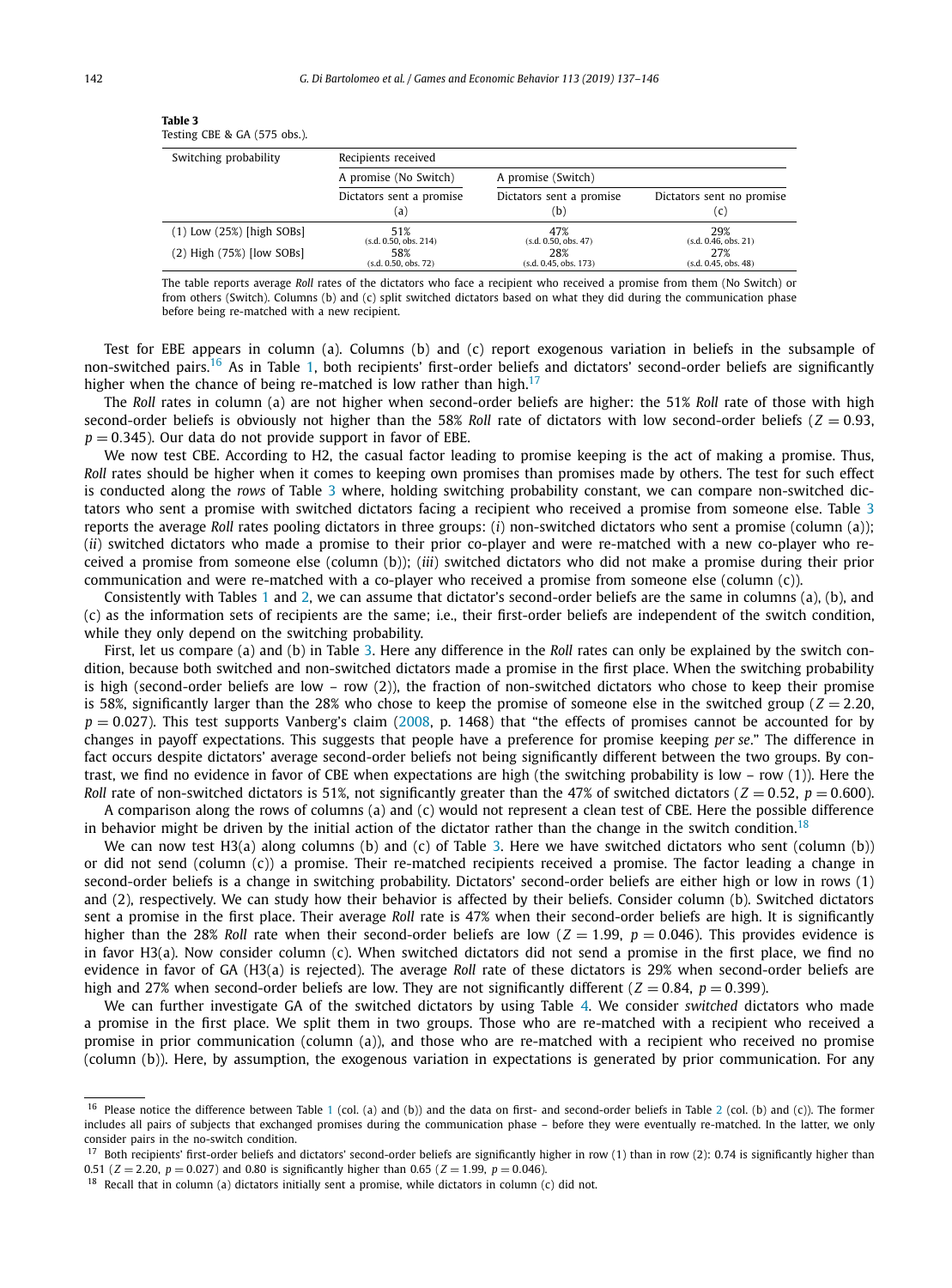<span id="page-6-0"></span>

| Table 4                                         |  |
|-------------------------------------------------|--|
| Testing GA among switched dictators (289 obs.). |  |

| Switching probability | Recipients received              |                                                           |  |  |
|-----------------------|----------------------------------|-----------------------------------------------------------|--|--|
|                       | A promise [high SOBs]            | No promise [low SOBs]<br>Dictators sent a promise*<br>(b) |  |  |
|                       | Dictators sent a promise*<br>(a) |                                                           |  |  |
| $(1)$ Low $(25%)$     | 47%<br>(s.d. 0.50, obs. 47)      | 24%<br>(s.d. 0.44, obs. 21)                               |  |  |
| $(2)$ High $(75%)$    | 28%<br>(s.d. 0.45, obs. 173)     | 27%<br>(s.d. 0.45, obs. 48)                               |  |  |

The table reports average *Roll* rates of switched dictators who sent a promise during the communication phase. Here recipients may or may not have been sent a promise during their prior communication with another subject before being re-matched (columns (a) and (b), respectively).

| Table 5        |
|----------------|
| Result summary |

| <b>Hypothesis</b> | Table         | Switching probability                                           | Support   |
|-------------------|---------------|-----------------------------------------------------------------|-----------|
| EBE(H1)           | $\mathcal{P}$ | Low vs. high (no-switch)                                        | No        |
| $CBE$ (H2)        | 3             | Low (switch vs. no-switch)<br>High (switch vs. no-switch)       | No<br>Yes |
| GA(H3(a))         | 3             | Low vs. high (switch)                                           | Yes       |
| GA(H3(b))         | 4             | Low (promise vs. no-promise)<br>  High (promise vs. no-promise) | Yes<br>No |

level of the switching probability, second-order beliefs are higher in the first group than in the second one. According to H3(b), holding switching probability constant, we compare average *Roll* rates in the two groups. We find evidence of GA along row (1). The 47% *Roll* rate when expectations are high is significantly higher than the 24% *Roll* rate when expectations are low  $(Z = 1.99, p = 0.046)$ . We find no evidence of GA along row (2). The 28% of column (a) is not significantly different than the 27% of column (b)  $(Z = 0.52, p = 0.600)$ .

Finally, in order to see whether the behavior of subject changes as they gain experience, we compared the first part of the experiment (rounds 1–4) with the second part (rounds 5–8). We found no substantial differences in the behavior of subjects. The only exception is CBE when switching probability is high. CBE does not hold in rounds 1–4, while it holds in rounds 5–8. Data are available from the authors upon request.

Table 5 summarizes our findings. The first column reports the hypotheses we test. The second column mentions the table where the test is reflected. The third column refers to the switching probability involved and the condition we consider to make comparisons of average *Roll* rates. The fourth column indicates whether or not the test supports the tested hypothesis.

#### **5. Conclusion**

Why do people keep their promises? The question tends on the brazen, obscuring how in many cases people actually renege. This is true in our data; in Table [2,](#page-4-0) the cell with the most frequent promise-keeping gets 58%, so 42% reneged. In other situations, reneging rates may even higher.<sup>19</sup> Yet, it is undeniably the case that in many contexts, including the one we studied, promises can have a dramatic effect on trust and cooperation, even if not foolproof. It is important to understand why.

The expectations-based explanation (EBE) of promise-keeping says that people have a general tendency to fulfill others' expectations, and that they will keep a promise if it substantially increased their counterpart's expectations. Commitmentbased explanation (CBE) says that people attach a value to the act of keeping their word, *per se*. Thus, people will exhibit a higher inclination to keep their promises than the promises made by others. We argued that in principle the two explanations are not mutually exclusive, since the inclination to keep own promises may still positively depend on expectations.

We consider the prominent lab-context introduced by Vanberg [\(2008\)](#page-9-0), with rich free-form communication followed by a potential "partner-switch." We make the probability of a partner-switch a treatment variable, thereby inducing high vs. low recipient expectations (for low vs. high switch-probability). Differently from previous work, our design allows us to test the empirical relevance of both EBE and CBE.

Our finding supports the notion that the value a person attaches to keeping her promise is independent of her beliefs. When it comes to keeping own promises, our experiment offers no support in favor of EBE. Our data on switched dictators,

<sup>&</sup>lt;sup>19</sup> Charness and Dufwenberg [\(2010\)](#page-9-0) suggest that, outside the lab, this includes "used car sales, promises made by politicians, tax returns sent to the IRS, and testimony in traffic courts." And in-the-lab they show that this is the case when promises are "bare" (viz., circling a pre-fab message) as opposed to "rich" (free-form, as in C&D). Realistically, intrinsic motivations to keep one's word or to live up to others' expectations are not unconditional. Not only do motivations incorporate absolute principles of justice, they also depend on contextual factors which may strengthen or weaken them (e.g., habits, norms, culture, merit, need, ...). How these factors influence the pro-social choice of keeping a promise is an important issue yet to be unveiled by future research.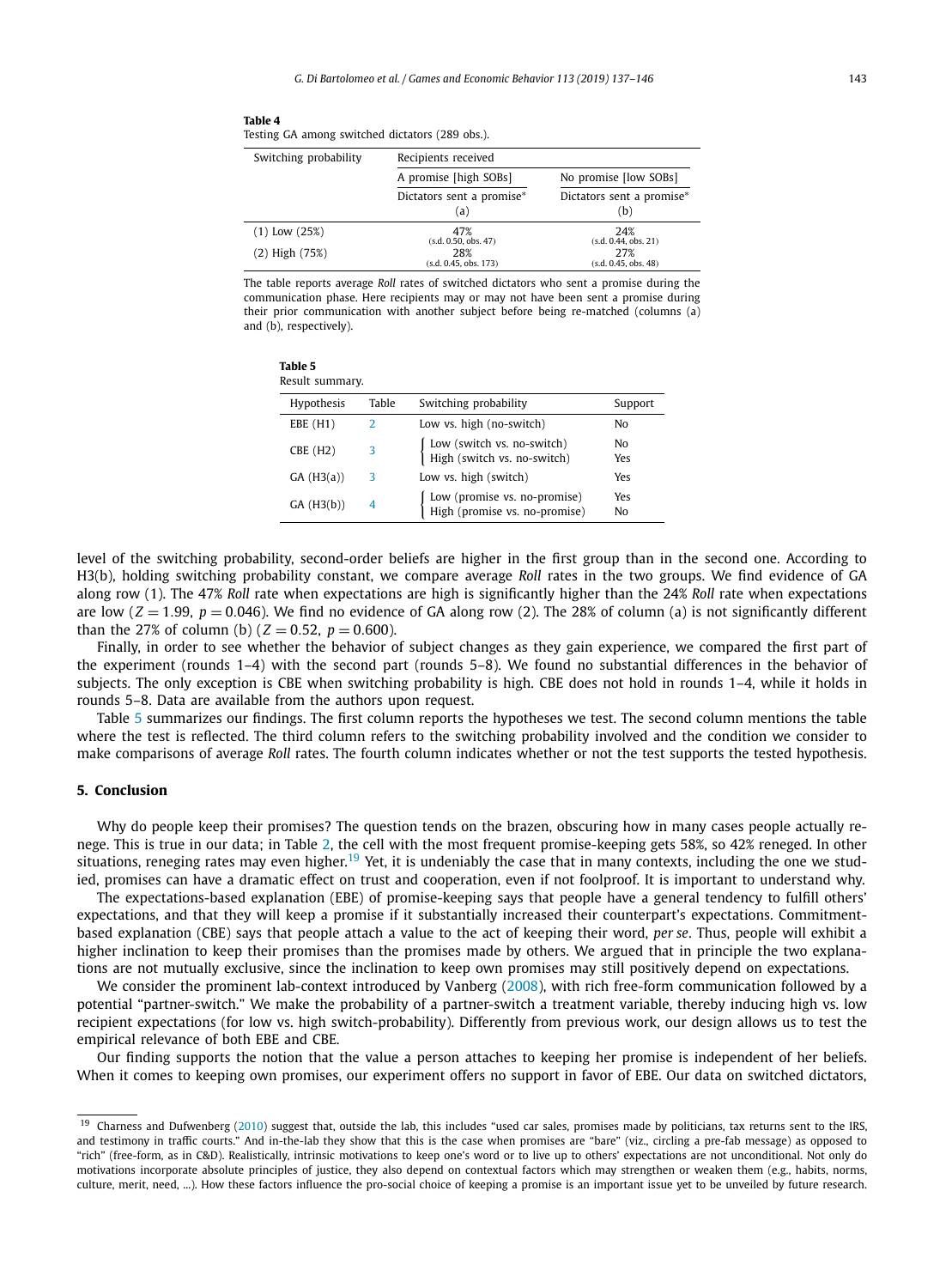<span id="page-7-0"></span>however, suggests that beliefs may still affect the behavior of those who have to choose whether to keep a promise made by someone else.

#### **Appendix A. Elicitation of beliefs**

**Elicitation of first-order beliefs:** After communication, recipients were asked to guess what their (unknown) dictators would choose to do. They had been told the value of the switching probability in their treatment. Thus, they were aware that their paired subject could be switched according to that probability. Recipients could make their guess by ticking one of the five-point scale in Table A. This scale is the same as in Vanberg. Beliefs are then re-scaled to 1, 0.75, 0.5, 0.25, and 0. Thus the numbers shown in Table [1](#page-4-0) (and in Tables B1 and [B2](#page-8-0) below) represent the averages of recipients' re-scaled responses. The payoffs correspond to a quadratic scoring rule for probability values 85%, 68%, 50%, 32%, and 15%, because due to the risk neutrality assumption, quadratic scoring yields flat payoffs as probabilities approach one (see Vanberg, p.  $1472$ ).<sup>20</sup>

#### **Table A**

Incentives for first-order belief elicitation.

|                                                                     | The dictator will              |                            |                            |                              |                            |
|---------------------------------------------------------------------|--------------------------------|----------------------------|----------------------------|------------------------------|----------------------------|
|                                                                     | choose Roll                    |                            | choose Don't Roll          |                              |                            |
| Please tick your guess                                              | Certainly                      | Probably                   | Unsure                     | Probably                     | Certainly                  |
| Your earnings if the dictator<br>chooses Roll<br>chooses Don't Roll | $0.65$ tokens<br>$0.15$ tokens | 0.60 tokens<br>0.35 tokens | 0.50 tokens<br>0.50 tokens | $0.35$ tokens<br>0.60 tokens | 0.15 tokens<br>0.65 tokens |

**Elicitation of second-order beliefs:** Before dictators were told whether their paired subject had been switched or not, they were asked to guess his guess. Specifically, they had to guess which of the five points of Table A had been ticked by their counterpart. Correct guesses were paid 0.50 tokens.

#### **Appendix B. Beliefs**

As shown in Table B1, recipients' first-order beliefs are independent of whether pairs were re-matched or not. This result is of course consistent with the fact that recipients knew that only dictators would have been informed of a possible switch, in the case it occurred. Consider the first row. Beliefs of recipients who received a promise are 0.74 in the no-switch condition and 0.75 in the switch condition ( $Z = 0.52$ ,  $p = 0.600$ ). Beliefs of recipients who received no promise are 0.41 in the no-switch condition and 0.44 in the switch one  $(Z = 0.10, p = 0.916)$ . Similar results hold in the second row. Beliefs of recipients who received a promise are 0.51 in the no-switch condition and 0.57 in the switch one ( $Z = 0.94$ ,  $p = 0.345$ ). Beliefs of those who received no promise are 0.41 in the no-switch condition and 0.41 in the switch one  $(Z = 0.10, p = 0.916)$ .

| <b>Table B1</b><br>First-order beliefs (obs. 768). |                          |                       |                           |                      |  |  |  |
|----------------------------------------------------|--------------------------|-----------------------|---------------------------|----------------------|--|--|--|
| Switching                                          | Received a promise       |                       | Did not receive a promise |                      |  |  |  |
| probability                                        | No switch                | Switch                | No switch                 | Switch               |  |  |  |
|                                                    | (1)                      | 2)                    | (3)                       | (4)                  |  |  |  |
| Low $(25%)$                                        | 0.74                     | 0.75                  | 0.41                      | 0.44                 |  |  |  |
|                                                    | (s.d. 0.30, obs. 214)    | (s.d. 0.31, obs. 68)  | (s.d. 0.37, obs. 74)      | (s.d. 0.42, obs. 28) |  |  |  |
| High (75%)                                         | 0.51                     | 0.57                  | 0.41                      | 0.41                 |  |  |  |
|                                                    | $(s.d. 0.36.$ obs. $72)$ | (s.d. 0.34. obs. 221) | (s.d. 0.34, obs. 24)      | (s.d. 0.31, obs. 67) |  |  |  |

The data reported in the columns of Table  $B1$  is also consistent with the exogenous variation in expectations described in Table [1:](#page-4-0)

- 1. First-order beliefs of recipients who received no promise appear to be independent of the switch condition. In the no-switch condition they are 0.41 when the switching probability is low and 0.41 when it is high ( $Z = 0.11$ ,  $p = 0.916$ ). First-order beliefs in the switch condition are 0.44 when the switching probability is low and 0.41 when it is high  $(Z = 0.11, p = 0.916)$ .
- 2. By contrast, average first-order beliefs of recipients who received a promise depend on the switching probability. In the no-switch condition they are 0.74 when the switching probability is low and 0.51 when it is high ( $Z = 2.20$ ,  $p = 0.027$ ). In the switch condition they are 0.75 when the switching probability is low and 0.57 when it is high

<sup>&</sup>lt;sup>20</sup> We also verify the robustness or our results to the quadratic scoring rule. Results are available upon request.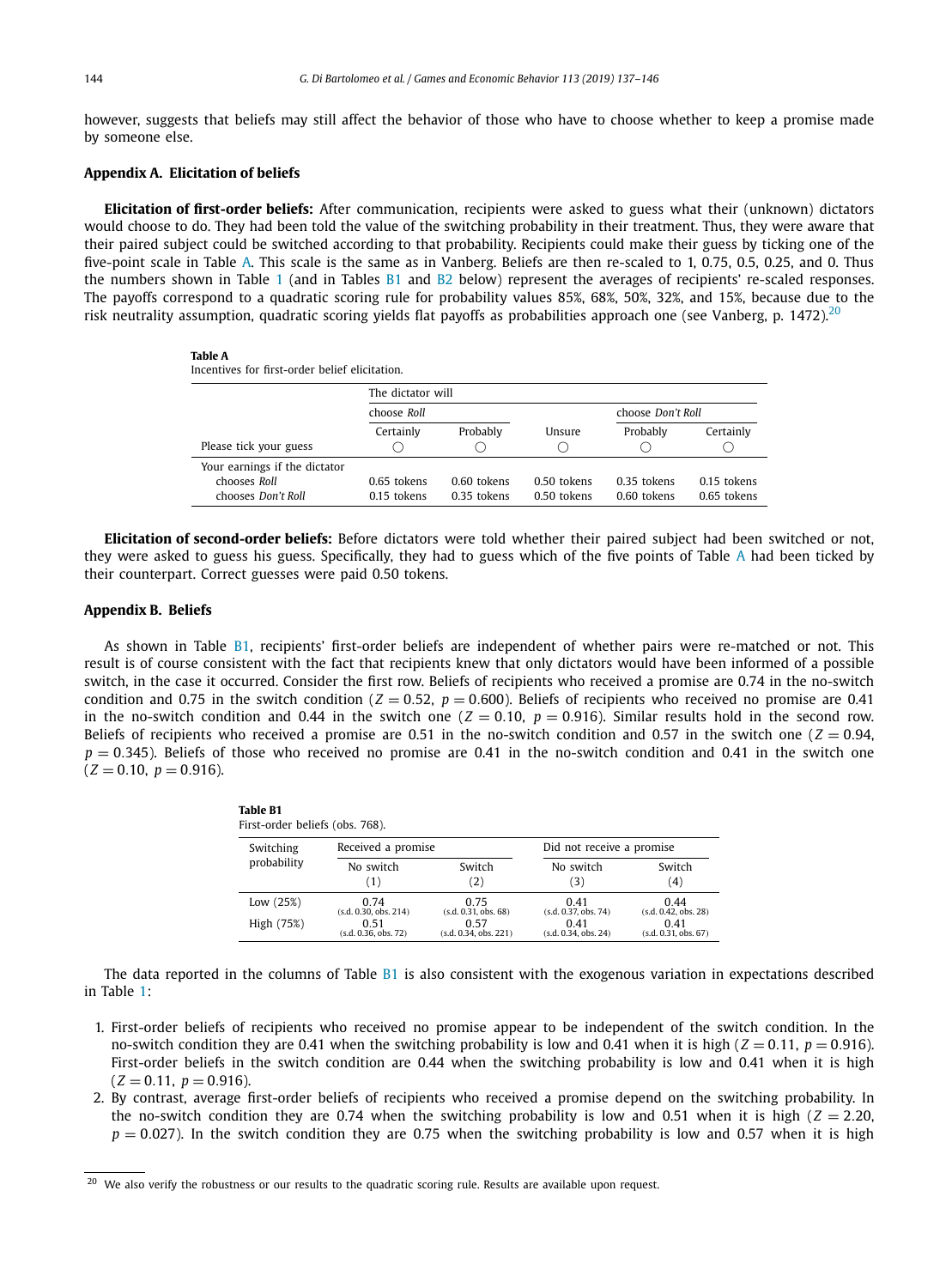| Switching<br>probability | No switch (384 obs.)  |                       | Switch (384 obs.)      |                                     |
|--------------------------|-----------------------|-----------------------|------------------------|-------------------------------------|
|                          | Promised to Roll      | Did not promise<br>2) | Promised to Roll<br>31 | Did not promise<br>$\left(4\right)$ |
| Low $(25%)$              | 0.80                  | 0.38                  | 0.79                   | 0.38                                |
|                          | (s.d. 0.27, obs. 214) | (s.d. 0.38, obs. 74)  | (s.d. 0.26, obs. 68)   | (s.d. 0.38, obs. 28)                |
| High (75%)               | 0.65                  | 0.47                  | 0.67                   | 0.37                                |
|                          | (s.d. 0.35, obs. 72)  | (s.d. 0.35. obs. 24)  | (s.d. 0.33, obs. 221)  | (s.d. 0.35, obs. 67)                |

<span id="page-8-0"></span>

| <b>Table B2</b>                   |  |
|-----------------------------------|--|
| Second-order beliefs (obs. 768)*. |  |

∗ Note that second-order beliefs were elicited before dictators knew whether they had been switched or not. The values in the table have been split in *no-switch* and *switch* by the experimenter.

 $(Z = 2.20, p = 0.027)$ . As expected, these beliefs are independent of whether pairs were re-matched. Moreover, all these values are significantly higher compared to those of recipients who did not receive a promise.

Table B2 presents dictators' average second-order beliefs.

When the chance of being switched is low, dictators who promised to *Roll* (columns (1) and (3)) display higher average second-order beliefs: 0.80 is significantly higher than 0.65 ( $Z = 1.99$ ,  $p = 0.046$ ) and 0.79 is significantly higher than 0.67  $(Z = 2.20, p = 0.027)$ .

The value of the switching probability does not affect second-order beliefs of dictators who are matched with recipients that received no promise (cf. columns (2) and (4)): 0.38 is not significantly different from 0.47 ( $Z = 0.94$ ,  $p = 0.345$ ) and 0.38 is not significantly different from 0.37 ( $Z = 0.52$ ,  $p = 0.600$ ). This is consistent with the fact that recipients who received no promise do not care about who they will be paired with. Since no promise has been made, they expect dictators are equally likely to choose *Don't Roll*, independently of whether they have been re-matched or not, and independently of the switching probability.

Reading Table B2 by "rows" indicates that promises are positively correlated with expectations. Such correlation exists both when the switching probability is high and when it is low.<sup>21</sup>

Remember that the average second-order beliefs reported in Table B2 refer to the original partner. Here the switching condition does not matter since second-order beliefs are elicited before the switch occurs. They are high when the dictator makes a promise and they depend on the switching probability as expected for the exogenous variation in expectations. These are the relevant second-order beliefs when we look at the behavior of non-switched dictators. By contrast, they are not relevant when we consider the behavior of the switched dictators. In this case, as we explain in the design section, the relevant second-order beliefs are those referring to their new partners. Since we do not elicit them, we assume that the exogenous variation in beliefs occurs also with reference to the expectations of the new partners.

#### **Appendix C. No promise**

What happens when no promise was made during the communication phase? As expected, there is strong correlation between the existence of a promise and *Roll* rates, a result in line with C&D and Vanberg. Table C summarizes average *Roll* rates when no promise was made. It distinguishes between switch and no-switch conditions. It also reports standard deviations (s.d.) and observations (obs.). *Roll* rates of no switch dictators drop substantially compared to when a promise was made (cf. Table [2\)](#page-4-0). The table also shows a significant difference between the average behavior of dictators who made no promise and were not switched (0.27) and dictators who were re-matched with a new recipient who had received no promise (0.15;  $Z = 1.99$ ,  $p = 0.046$ ).

| Table C<br>Dictators' behavior (Roll rates). Partners received no promise (obs. 124). |                                |                              |  |  |  |  |
|---------------------------------------------------------------------------------------|--------------------------------|------------------------------|--|--|--|--|
| Second-order beliefs                                                                  | No switch<br>(a)               | Switch<br>(b)                |  |  |  |  |
| Lowest SOBs*                                                                          | 0.27<br>$(s.d. 0.44.$ obs. 98) | 0.15<br>(s.d. 0.37, obs. 26) |  |  |  |  |

∗ When no promise was made we obtain the lowest SOBs (see Appendix [B,](#page-7-0) Table  $B2$  $B2$  – columns (2) and (4)). Appendix B also shows that the change in the switching probability does not yield any significant variation in expectations.

#### **Appendix D. Supplementary material**

Supplementary material related to this article can be found online at [https://doi.org/10.1016/j.geb.2018.07.009.](https://doi.org/10.1016/j.geb.2018.07.009)

<sup>&</sup>lt;sup>21</sup> Among non-switched dictators: 0.80 vs. 0.38 ( $Z = 2.20$ ,  $p = 0.027$ ) and 0.65 vs. 0.47 ( $Z = 1.99$ ,  $p = 0.046$ ), in the low and the high switching probability case, respectively. Among switched dictators: 0.79 vs. 0.38 (*Z* = 2*.*20, *p* = 0*.*027) and 0.67 vs. 0.37 (*Z* = 2*.*20, *p* = 0*.*027), in the low and the high switching probability case, respectively.